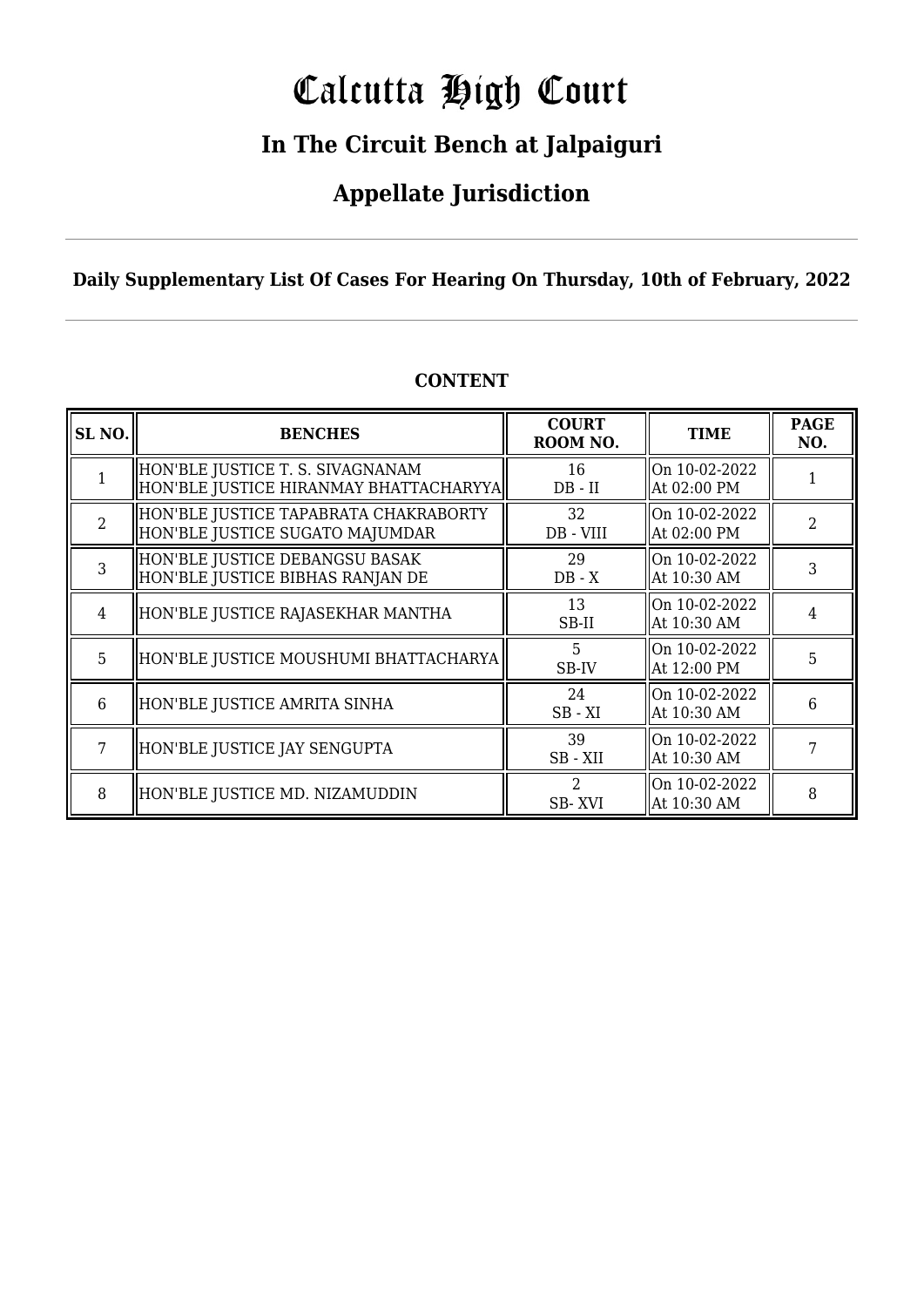

**DAILY CAUSELIST For Thursday The 10th February 2022**

**COURT NO. 16**

**DIVISION BENCH (DB - II)**

**AT 2:00 PM**

**HON'BLE JUSTICE T. S. SIVAGNANAM HON'BLE JUSTICE HIRANMAY BHATTACHARYYA (VIA VIDEO CONFERENCE)**

**FROM PRINCIPAL BENCH**

**SPECIAL NOTE : MATTERS WILL BE TAKEN UP AFTER REGULAR MATTERS**

#### **FOR ADMISSION**

| 1 | MAT/10/2022                                                          | UNION OF INDIA AND ORS<br>VS<br>KAUSHIK SAHA AND ANR                                      | <b>TAPAN BHANJA</b> |
|---|----------------------------------------------------------------------|-------------------------------------------------------------------------------------------|---------------------|
|   | IA NO: CAN/1/2022                                                    |                                                                                           |                     |
| 2 | MAT/11/2022                                                          | UNION OF INDIA AND ORS<br>VS<br>WHOLE LEAF TOBACCO<br>VENTURES PRIVATE<br>LIMITED AND ORS | TAPAN BHANJA        |
|   | $H$ $\Lambda$ $D$ $\Lambda$ $\Lambda$ $H$ $H$ $P$ $\Lambda$ $\Omega$ |                                                                                           |                     |

IA NO: CAN/1/2022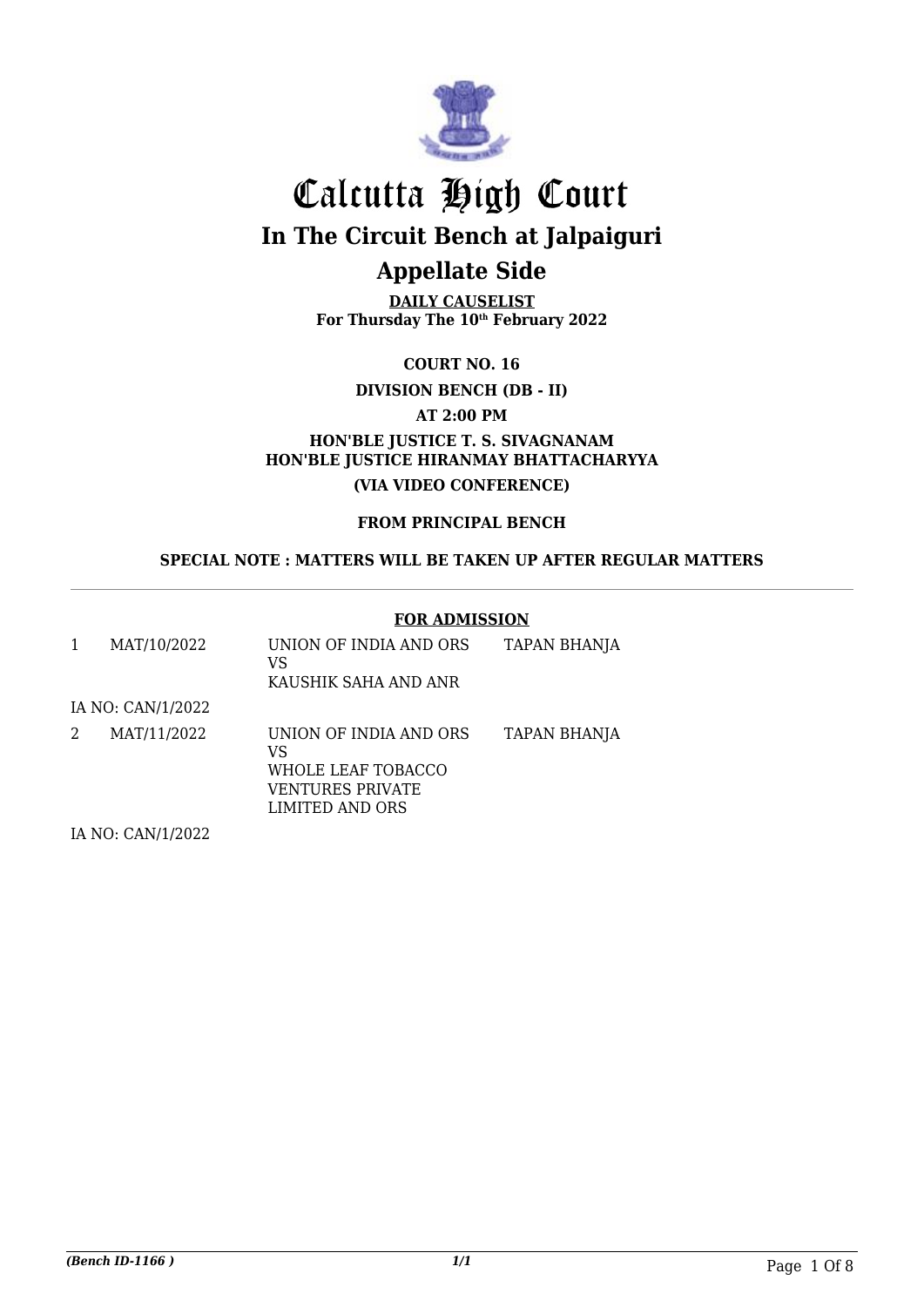

**DAILY CAUSELIST For Thursday The 10th February 2022**

**COURT NO. 32**

**DIVISION BENCH (DB - VIII)**

**AT 2:00 PM**

**HON'BLE JUSTICE TAPABRATA CHAKRABORTY HON'BLE JUSTICE SUGATO MAJUMDAR**

**(VIA VIDEO CONFERENCE)**

**FROM PRINCIPAL BENCH**

#### **APPLICATION FOR BAIL**

| 1 | CRM(DB)/27/2022 | RABIUL MIA @ MIYA<br>VS.<br>THE STATE OF WEST<br><b>BENGAL</b>         | <b>HILLOL SAHA</b><br><b>PODDER</b>     |
|---|-----------------|------------------------------------------------------------------------|-----------------------------------------|
| 2 | CRM(DB)/42/2022 | SANJOY JANA<br>VS<br>State of West Bengal                              | <b>GOBINDA CHANDRA</b><br><b>BAIDYA</b> |
|   |                 | <b>APPLICATION FOR ANTICIPATORY BAIL</b>                               |                                         |
| 3 | CRM(A)/81/2022  | APAN SAHA @ MITHUN<br><b>SAHA</b><br>VS<br>THE STATE OF WEST<br>BENGAL | JAYDEEP KANTA<br><b>BHOWMIK</b>         |
| 4 | CRM(A)/82/2022  | RABIUL HAQUE<br>VS<br>THE STATE OF WEST<br><b>BENGAL</b>               | <b>MOUSUMI DAS</b>                      |
| 5 | CRM(A)/92/2022  | SAILENDRA SINGHA<br>VS<br>State of West Bengal                         | <b>NABANKUR PAUL</b>                    |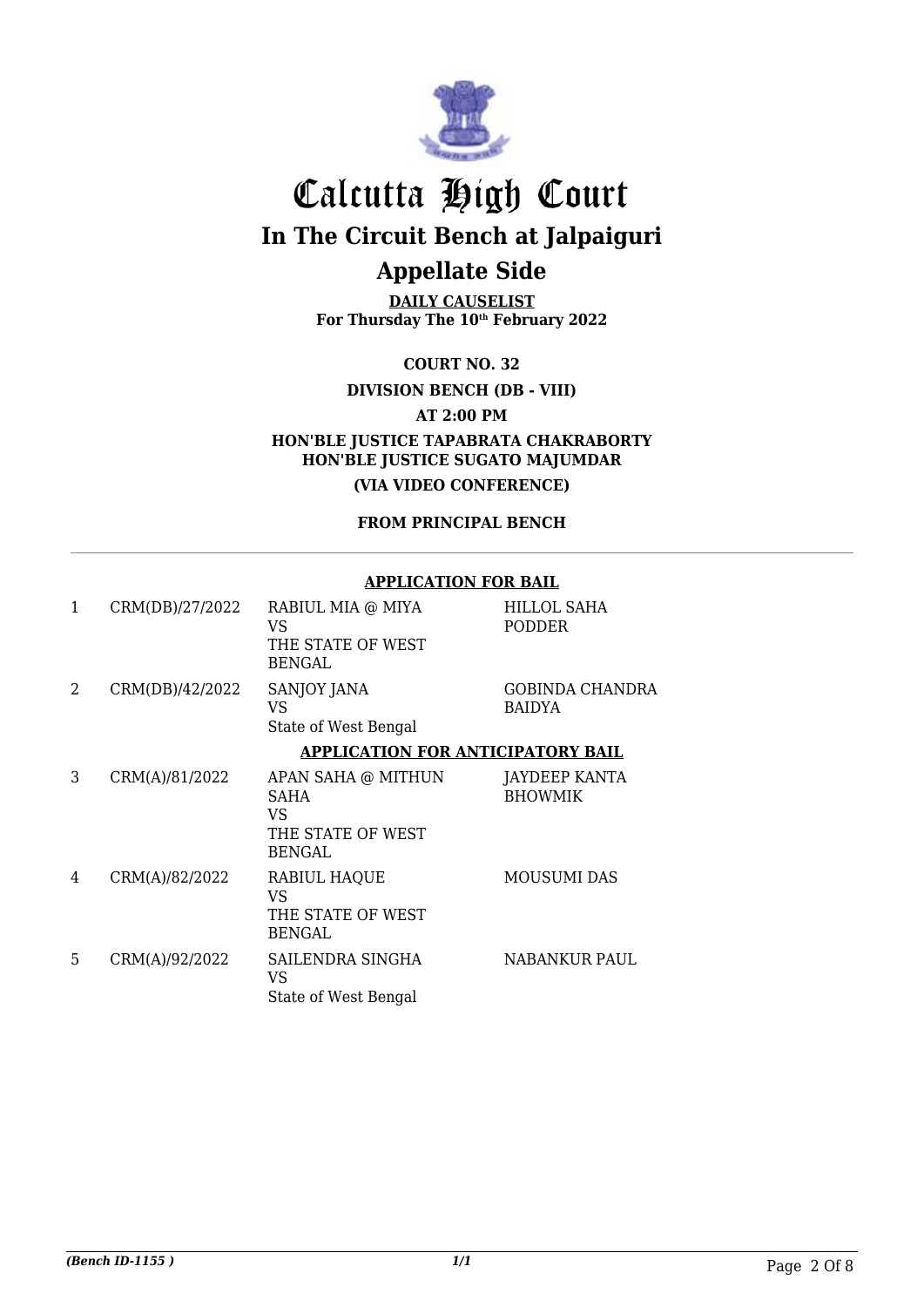

**DAILY CAUSELIST For Thursday The 10th February 2022**

**COURT NO. 29 DIVISION BENCH (DB - X) AT 10:30 AM HON'BLE JUSTICE DEBANGSU BASAK HON'BLE JUSTICE BIBHAS RANJAN DE (VIA VIDEO CONFERENCE)**

**FROM PRINCIPAL BENCH**

#### **APPLICATION FOR BAIL**

1 CRM(NDPS)/40/2022 RABIUL SEKH VS State of West Bengal ANIRBAN BANERJEE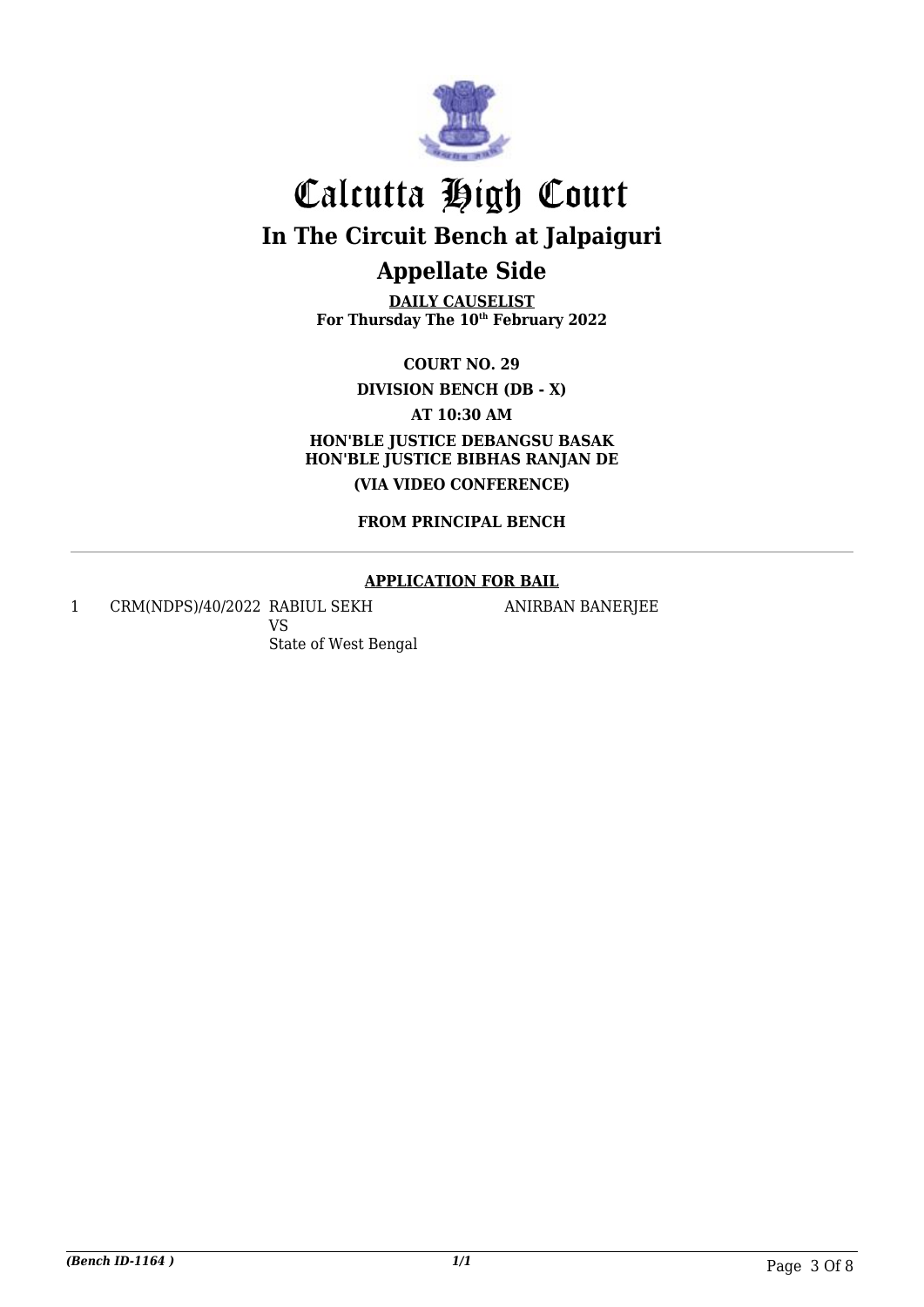

**DAILY CAUSELIST For Thursday The 10th February 2022**

**COURT NO. 13 SINGLE BENCH (SB-II) AT 10:30 AM HON'BLE JUSTICE RAJASEKHAR MANTHA (VIA VIDEO CONFERENCE)**

**FROM PRINCIPAL BENCH**

#### **TO BE MENTIONED**

AJAY SINGHAL

1 WPA/298/2022 [FOR CORRECTION] VS MISS RIYA DAS STATE OF WEST BENGAL AND ORS.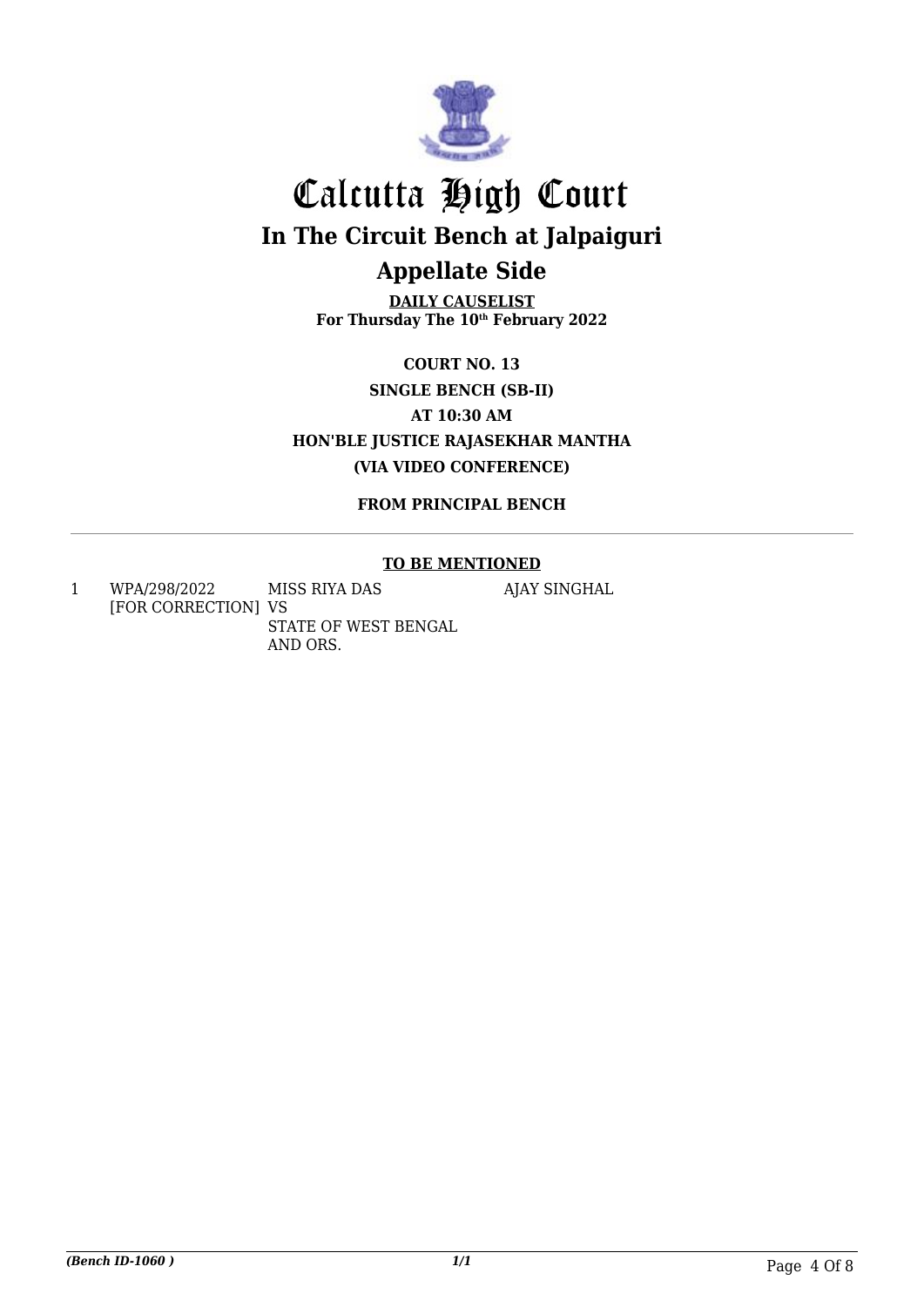

**DAILY CAUSELIST For Thursday The 10th February 2022**

**COURT NO. 5 SINGLE BENCH (SB-IV) AT 12:00 NOON HON'BLE JUSTICE MOUSHUMI BHATTACHARYA (VIA VIDEO CONFERENCE)**

**FROM PRINCIPAL BENCH**

#### **NEW MOTION**

1 WPA/61/2022 SANDIP RAY

VS THE STATE OF WEST BENGAL AND ORS

SUBHADEEP **CHATTERJEE**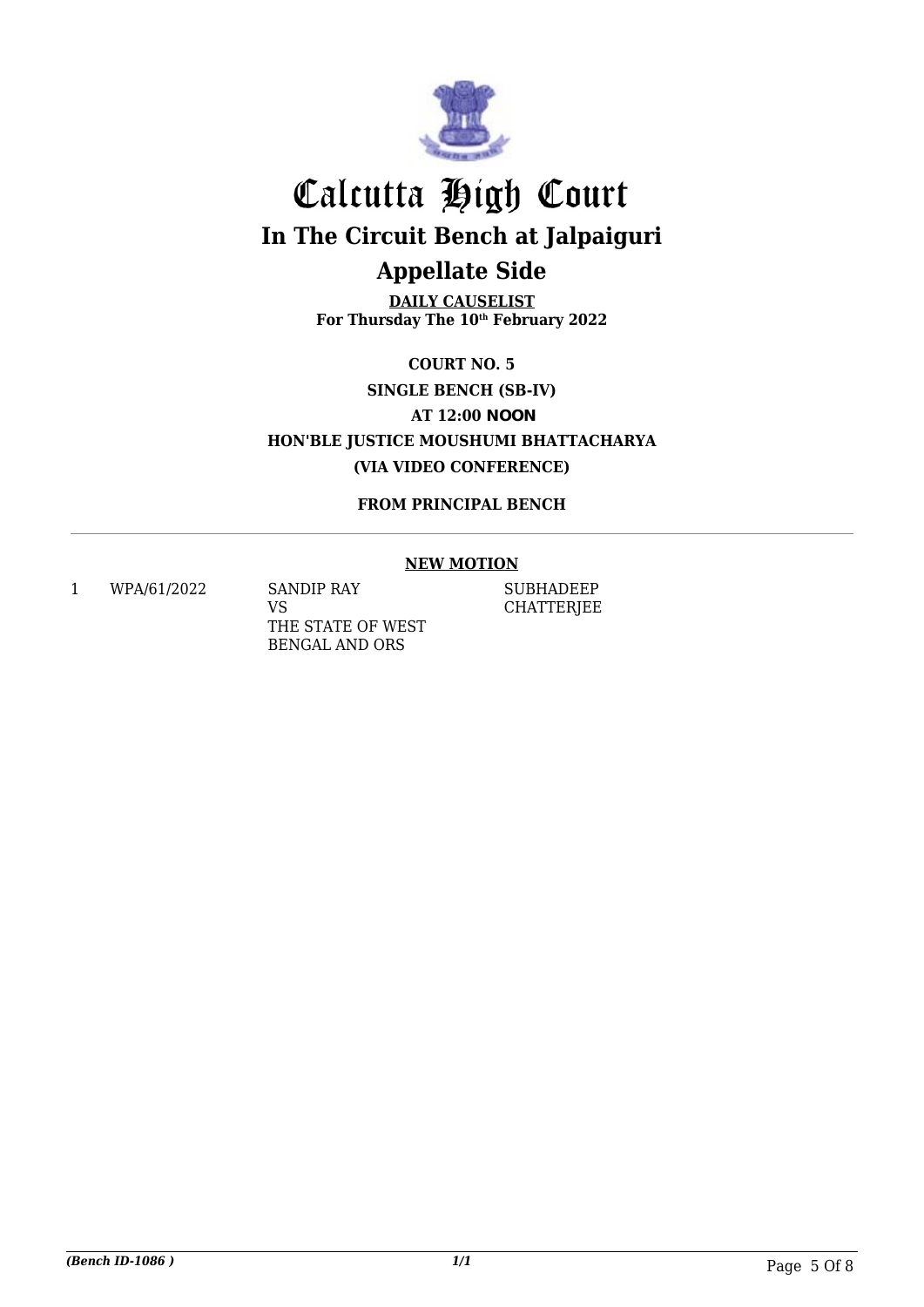

**DAILY CAUSELIST For Thursday The 10th February 2022**

**COURT NO. 24 SINGLE BENCH (SB - X) AT 10:30 AM HON'BLE JUSTICE AMRITA SINHA (VIA VIDEO CONFERENCE)**

#### **FROM PRINCIPAL BENCH**

#### **NEW MOTION**

| 1 | WPA/284/2022 | SOMEN DUTTA AND ANR<br>VS.                                                   | SHAHARAYAR ALAM                |
|---|--------------|------------------------------------------------------------------------------|--------------------------------|
|   |              | STATE OF WEST BENGAL<br>AND ORS.                                             |                                |
| 2 | WPA/289/2022 | SUNCHA@SANCHA BIR<br>LEPCHA<br><b>VS</b><br>STATE OF WEST BENGAL<br>AND ORS. | SABITA KHUTIA<br><b>BHUNYA</b> |
| 3 | WPA/290/2022 | <b>ASHA RAI</b><br><b>VS</b><br>STATE OF WEST BENGAL<br>AND ORS.             | SABITA KHUTIA                  |
| 4 | WPA/291/2022 | JAS BAHADUR CHAMLING<br>VS.<br>STATE OF WEST BENGAL<br>AND ORS.              | KRISHNA PADA<br><b>SANTRA</b>  |
| 5 | WPA/292/2022 | SANTOSH KUMAR KHAWAS<br>VS.<br>STATE OF WEST BENGAL<br>AND ORS.              | <b>SABITA KHUTIA</b>           |
| 6 | WPA/293/2022 | <b>SMT DURGA SUBBA</b><br>VS<br>STATE OF WEST BENGAL<br>AND ORS.             | KRISHNA PADA<br><b>SANTRA</b>  |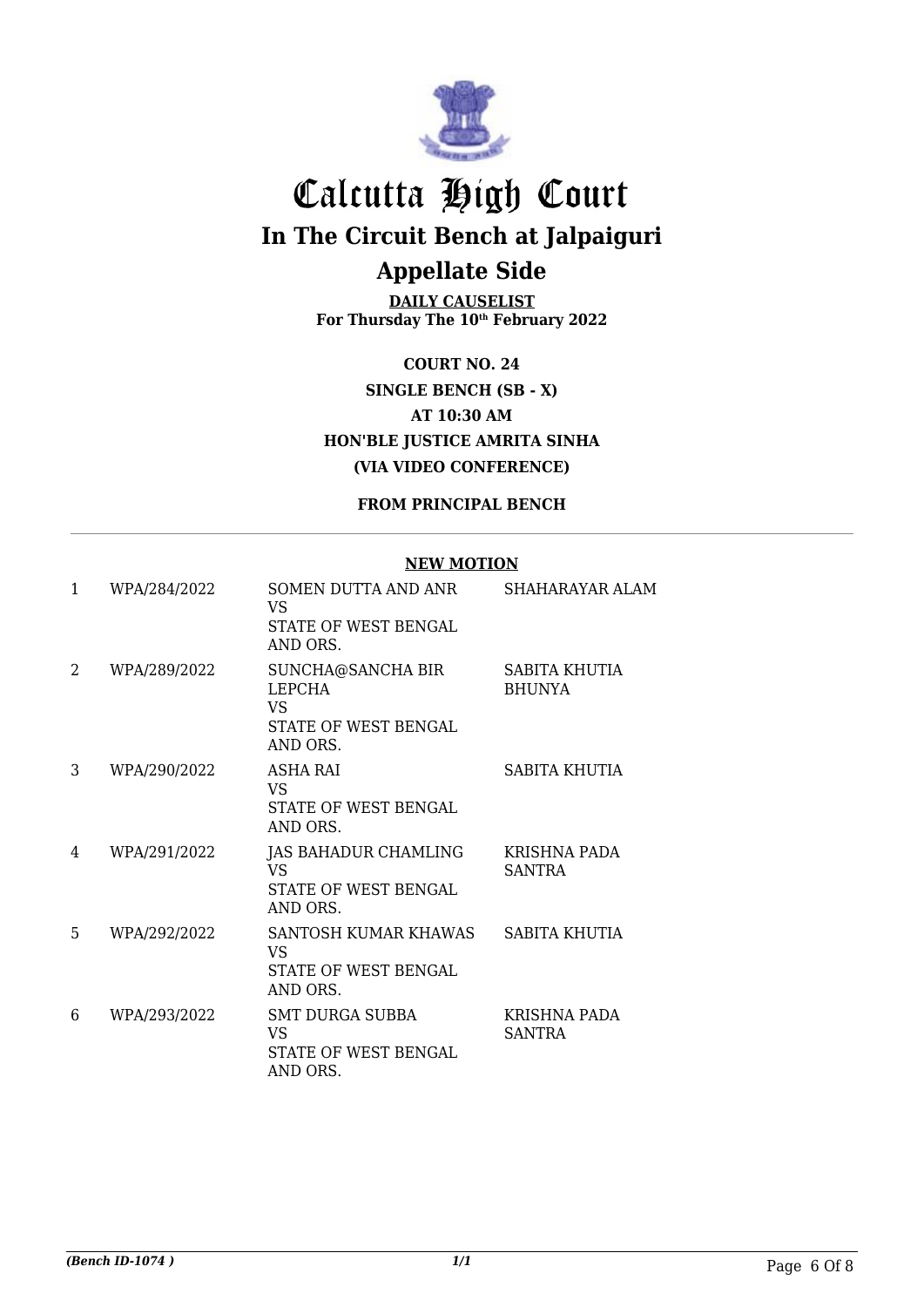

**DAILY CAUSELIST For Thursday The 10th February 2022**

**COURT NO. 39 SINGLE BENCH (SB - XII) AT 10:30 AM HON'BLE JUSTICE JAY SENGUPTA (VIA VIDEO CONFERENCE)**

**FROM PRINCIPAL BENCH**

#### **CRIMINAL REVISION**

NIKUNJ BERLIA

1 CRR/14/2022 RISHAB BAGLA AND ORS VS STATE OF WEST BENGAL AND ORS.